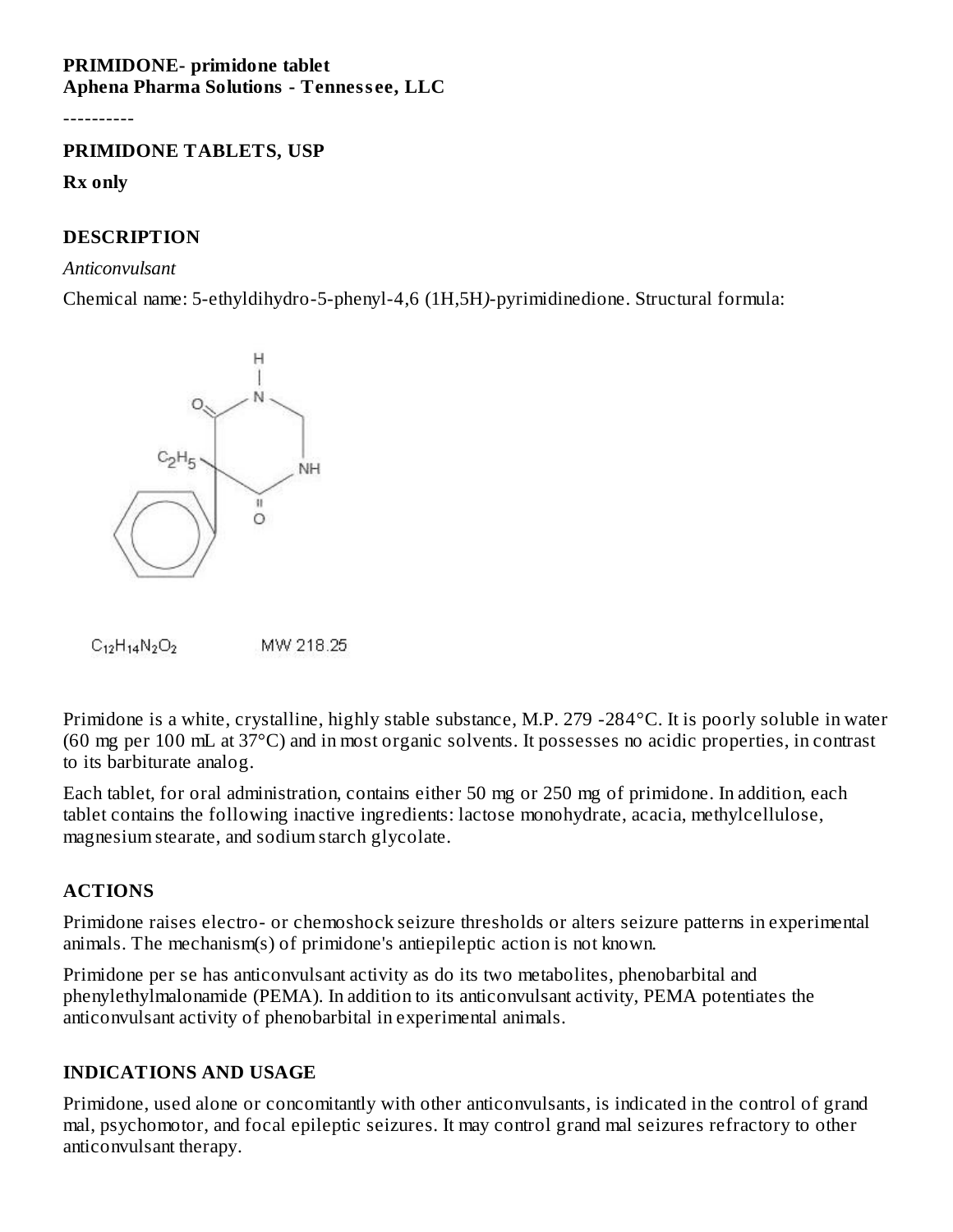#### **CONTRAINDICATIONS**

Primidone is contraindicated in: 1) patients with porphyria and 2) patients who are hypersensitive to phenobarbital (see **ACTIONS**).

#### **WARNINGS**

The abrupt withdrawal of antiepileptic medication may precipitate status epilepticus. The therapeutic efficacy of a dosage regimen takes several weeks before it can be assessed.

#### **Suicidal Behavior and Ideation**

Antiepileptic drugs (AEDs), including primidone, increase the risk of suicidal thoughts or behavior in patients taking these drugs for any indication. Patients treated with any AED for any indication should be monitored for the emergence or worsening of depression, suicidal thoughts or behavior, and/or any unusual changes in mood or behavior.

Pooled analyses of 199 placebo-controlled clinical trials (mono- and adjunctive therapy) of 11 different AEDs showed that patients randomized to one of the AEDs had approximately twice the risk (adjusted Relative Risk 1.8, 95% CI:1.2, 2.7) of suicidal thinking or behavior compared to patients randomized to placebo. In these trials, which had a median treatment duration of 12 weeks, the estimated incidence rate of suicidal behavior or ideation among 27,863 AED-treated patients was 0.43%, compared to 0.24% among 16,029 placebo-treated patients, representing an increase of approximately one case of suicidal thinking or behavior for every 530 patients treated. There were four suicides in drug-treated patients in the trials and none in placebo-treated patients, but the number is too small to allow any conclusion about drug effect on suicide.

The increased risk of suicidal thoughts or behavior with AEDs was observed as early as one week after starting drug treatment with AEDs and persisted for the duration of treatment assessed. Because most trials included in the analysis did not extend beyond 24 weeks, the risk of suicidal thoughts or behavior beyond 24 weeks could not be assessed.

The risk of suicidal thoughts or behavior was generally consistent among drugs in the data analyzed. The finding of increased risk with AEDs of varying mechanisms of action and across a range of indications suggests that the risk applies to all AEDs used for any indication. The risk did not vary substantially by age (5-100 years) in the clinical trials analyzed.

Table 1 shows absolute and relative risk by indication for all evaluated AEDs.

| <b>Indication</b> | with Events Per<br><b>1000 Patients</b> | <b>Placebo Patients</b> Drug Patients with<br><b>Events Per 1000</b><br><b>Patients</b> | <b>Relative Risk:</b><br>Incidence of<br><b>Events in Drug</b><br><b>Patients/Incidence Events Per 1000</b><br>in Placebo Patients | <b>Risk Difference:</b><br><b>Additional Drug</b><br><b>Patients with</b><br><b>Patients</b> |
|-------------------|-----------------------------------------|-----------------------------------------------------------------------------------------|------------------------------------------------------------------------------------------------------------------------------------|----------------------------------------------------------------------------------------------|
| Epilepsy          | $1.0\,$                                 | 3.4                                                                                     | 3.5                                                                                                                                | 2.4                                                                                          |
| Psychiatric       | 5.7                                     | 8.5                                                                                     | 1.5                                                                                                                                | 2.9                                                                                          |
| Other             | $1.0\,$                                 | 1.8                                                                                     | 1.9                                                                                                                                | 0.9                                                                                          |
| Total             | 2.4                                     | 4.3                                                                                     | 1.8                                                                                                                                | 1.9                                                                                          |

#### **Table 1 Risk by indication for antiepileptic drugs in the pooled analysis**

The relative risk for suicidal thoughts or behavior was higher in clinical trials for epilepsy than in clinical trials for psychiatric or other conditions, but the absolute risk differences were similar for the epilepsy and psychiatric indications.

Anyone considering prescribing primidone or any other AED must balance the risk of suicidal thoughts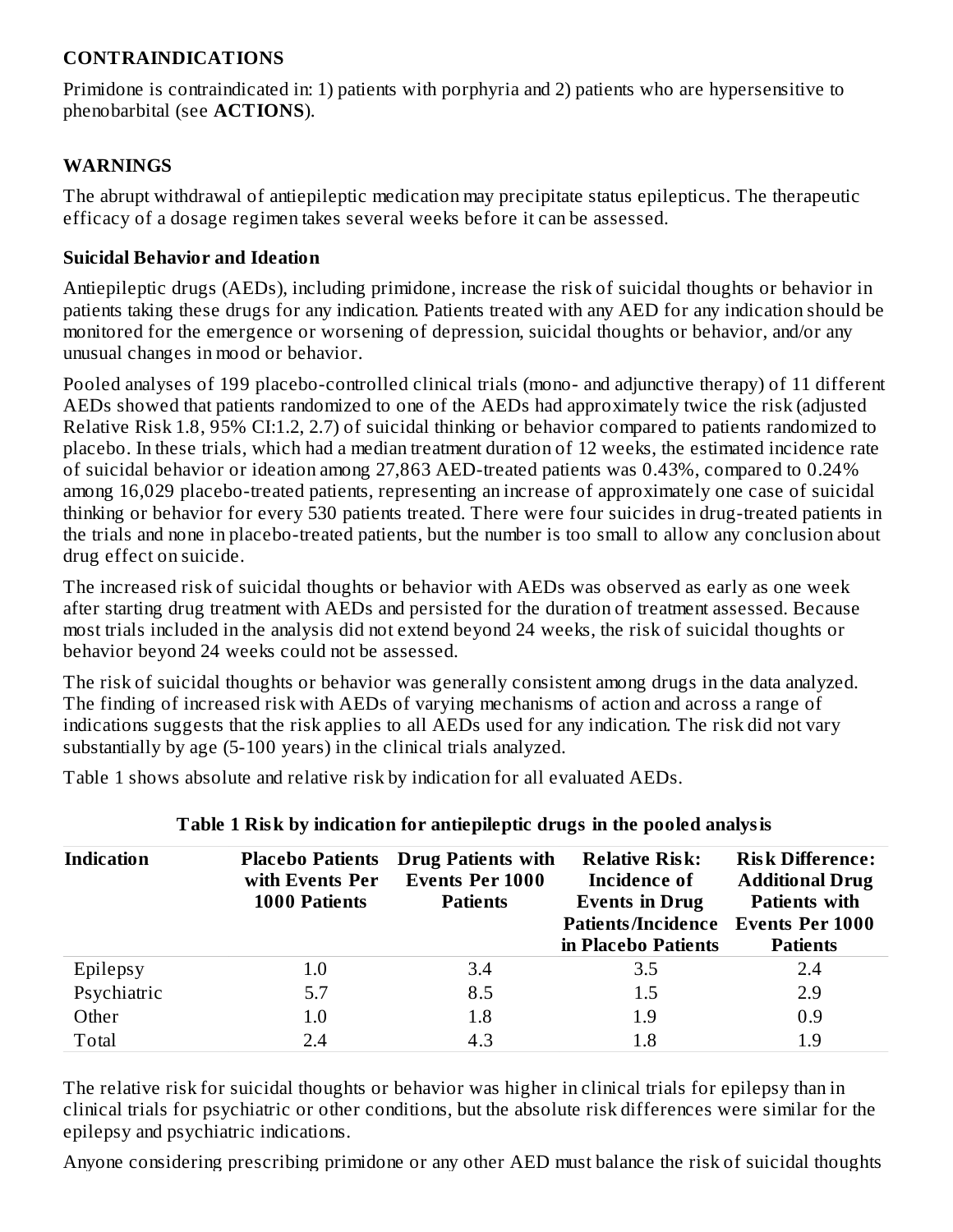or behavior with the risk of untreated illness. Epilepsy and many other illnesses for which AEDs are prescribed are themselves associated with morbidity and mortality and an increased risk of suicidal thoughts and behavior. Should suicidal thoughts and behavior emerge during treatment, the prescriber needs to consider whether the emergence of these symptoms in any given patient may be related to the illness being treated.

Patients, their caregivers, and families should be informed that AEDs increase the risk of suicidal thoughts and behavior and should be advised of the need to be alert for the emergence or worsening of the signs and symptoms of depression, any unusual changes in mood or behavior, or the emergence of suicidal thoughts, behavior, or thoughts about self-harm. Behaviors of concern should be reported immediately to healthcare providers.

## **Usage in Pregnancy**

To provide information regarding the effects of in utero exposure to primidone, physicians are advised to recommend that pregnant patients taking primidone enroll in the North American Antiepileptic Drug (NAAED) Pregnancy Registry. This can be done by calling the toll free number 1-888-233-2334, and must be done by patients themselves. Information on the registry can also be found at the website http://www.aedpregnancyregistry.org/.

The effects of primidone in human pregnancy and nursing infants are unknown.

Recent reports suggest an association between the use of anticonvulsant drugs by women with epilepsy and an elevated incidence of birth defects in children born to these women. Data are more extensive with respect to diphenylhydantoin and phenobarbital, but these are also the most commonly prescribed anticonvulsants; less systematic or anecdotal reports suggest a possible similar association with the use of all known anticonvulsant drugs.

The reports suggesting an elevated incidence of birth defects in children of drug-treated epileptic women cannot be regarded as adequate to prove a definite cause and effect relationship.

There are intrinsic methodologic problems in obtaining adequate data on drug teratogenicity in humans; the possibility also exists that other factors leading to birth defects, e.g., genetic factors or the epileptic condition itself, may be more important than drug therapy. The great majority of mothers on anticonvulsant medication deliver normal infants. It is important to note that anticonvulsant drugs should not be discontinued in patients in whom the drug is administered to prevent major seizures because of the strong possibility of precipitating status epilepticus with attendant hypoxia and threat to life. In individual cases where the severity and frequency of the seizure disorders are such that the removal of medication does not pose a serious threat to the patient, discontinuation of the drug may be considered prior to and during pregnancy, although it cannot be said with any confidence that even minor seizures do not pose some hazard to the developing embryo or fetus.

The prescribing physician will wish to weigh these considerations in treating or counseling epileptic women of childbearing potential. Neonatal hemorrhage, with a coagulation defect resembling vitamin K deficiency, has been described in newborns whose mothers were taking primidone and other anticonvulsants. Pregnant women under anticonvulsant therapy should receive prophylactic vitamin K1 therapy for one month prior to, and during, delivery.

# **PRECAUTIONS**

The total daily dosage should not exceed 2 g. Since primidone therapy generally extends over prolonged periods, a complete blood count and a sequential multiple analysis-12 (SMA-12) test should be made every six months.

# **In Nursing Mothers**

There is evidence in mothers treated with primidone, the drug appears in the milk in substantial quantities. Since tests for the presence of primidone in biological fluids are too complex to be carried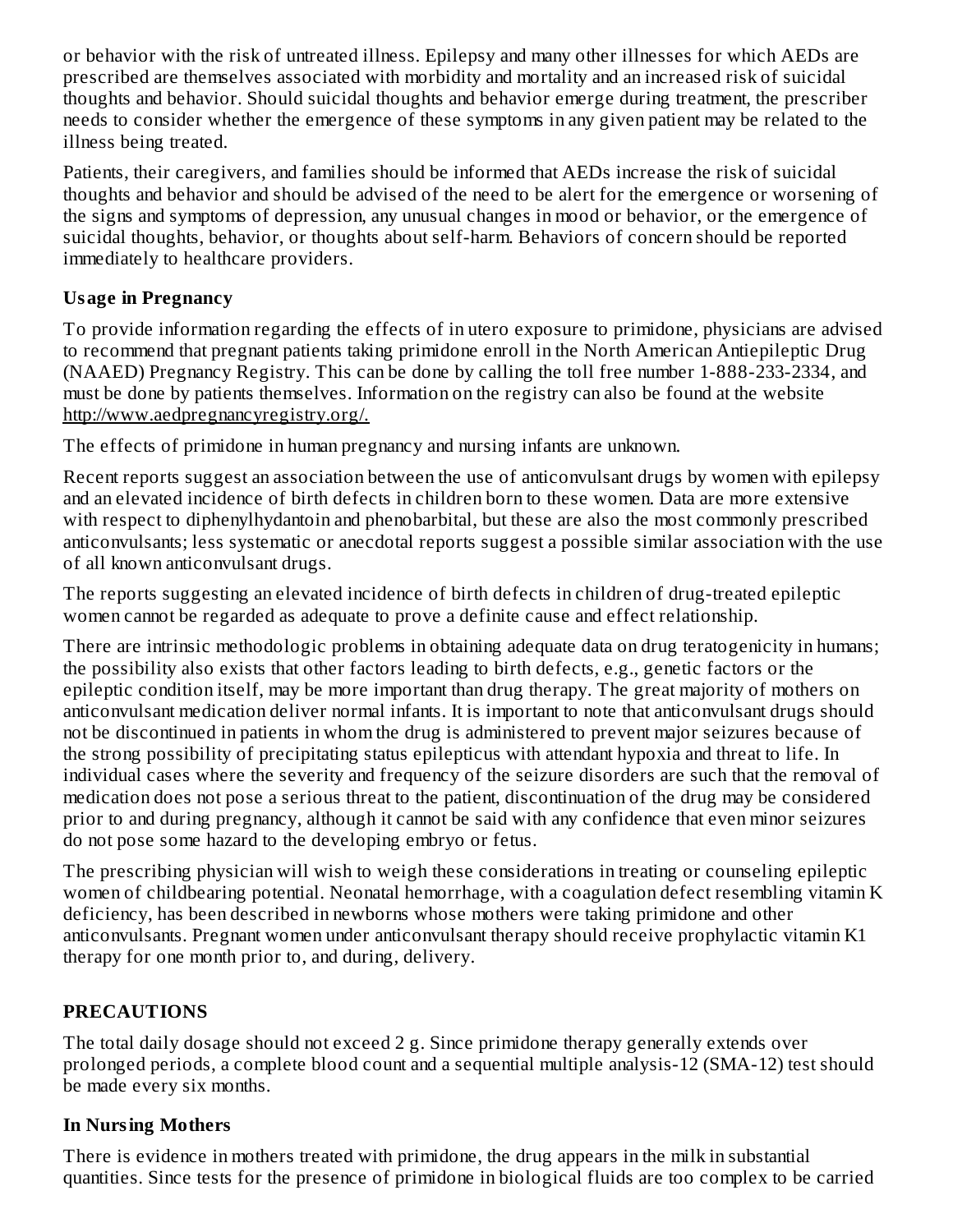out in the average clinical laboratory, it is suggested that the presence of undue somnolence and drowsiness in nursing newborns of primidone-treated mothers be taken as an indication that nursing should be discontinued.

#### **Information for Patients**

Suicidal Thinking and Behavior - Patients, their caregivers, and families should be counseled that AEDs, including primidone, may increase the risk of suicidal thoughts and behavior and should be advised of the need to be alert for the emergence or worsening of symptoms of depression, any unusual changes in mood or behavior, or the emergence of suicidal thoughts, behavior, or thoughts about selfharm. Behaviors of concern should be reported immediately to healthcare providers.

Patients should be encouraged to enroll in the NAAED Pregnancy Registry if they become pregnant. This registry is collecting information about the safety of antiepileptic drugs during pregnancy. To enroll, patients can call the toll free number 1-888-233-2334 (see Usage in Pregnancy section).

Please refer to the Primidone Tablets, USP Medication Guide provided with the product for more information.

## **ADVERSE REACTIONS**

The most frequently occurring early side effects are ataxia and vertigo. These tend to disappear with continued therapy, or with reduction of initial dosage. Occasionally, the following have been reported: nausea, anorexia, vomiting, fatigue, hyperirritability, emotional disturbances, sexual impotency, diplopia, nystagmus, drowsiness, and morbilliform skin eruptions. Granulocytopenia, agranulocytosis, and red-cell hypoplasia and aplasia, have been reported rarely. These and, occasionally, other persistent or severe side effects may necessitate withdrawal of the drug. Megaloblastic anemia may occur as a rare idiosyncrasy to primidone and to other anticonvulsants. The anemia responds to folic acid without necessity of discontinuing medication.

#### **DOSAGE AND ADMINISTRATION**

#### **Adult Dosage**

Patients 8 years of age and older who have received no previous treatment may be started on primidone according to the following regimen using either 50 mg or scored 250 mg primidone tablets.

Days 1 to 3: 100 to 125 mg at bedtime

Days 4 to 6: 100 to 125 mg b.i.d.

Days 7 to 9: 100 to 125 mg t.i.d.

Day 10 to maintenance: 250 mg t.i.d.

For most adults and children 8 years of age and over, the usual maintenance dosage is three to four 250 mg primidone tablets in divided doses (250 mg t.i.d. or q.i.d.). If required, an increase to five or six 250 mg tablets daily may be made but daily doses should not exceed 500 mg q.i.d.

| KEY: $* = 50$ mg tablet; $\cdot = 250$ mg tablet |       |       |       |      |                              |       |  |
|--------------------------------------------------|-------|-------|-------|------|------------------------------|-------|--|
| <b>DAY</b>                                       |       |       |       |      |                              |       |  |
| AM                                               |       |       |       | $**$ | $***$                        | $**$  |  |
| <b>NOON</b>                                      |       |       |       |      |                              |       |  |
| PM                                               | $**$  | $**$  | $**$  | $**$ | $***$                        | $***$ |  |
| <b>DAY</b>                                       |       |       |       | 10   |                              |       |  |
| AM                                               | $***$ | $***$ | $***$ |      | <b>Adjust to Maintenance</b> |       |  |

# **INITIAL: ADULTS AND CHILDREN OVER 8**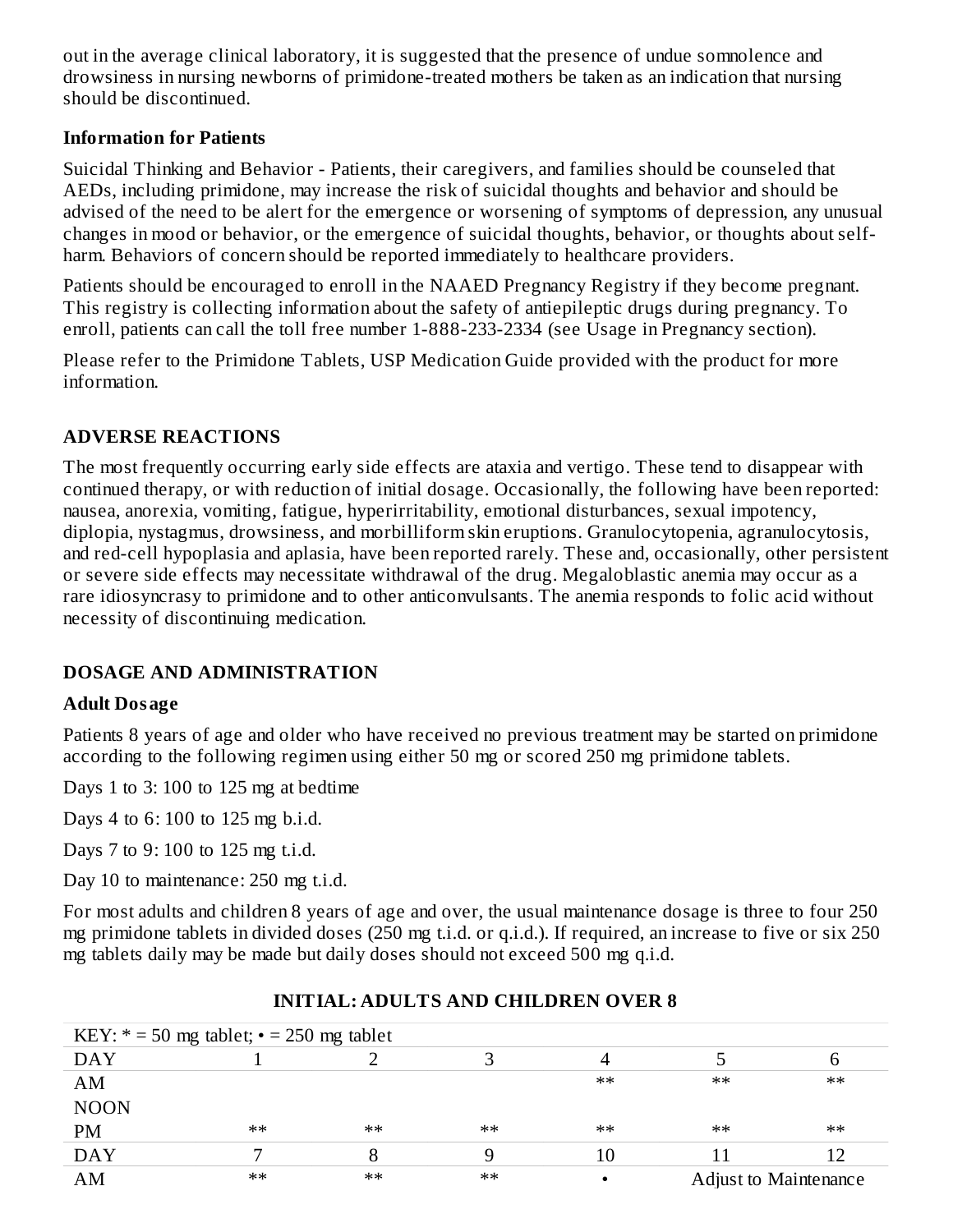| <b>NOON</b> | $**$ | $**$ | ** |  |
|-------------|------|------|----|--|
| <b>PM</b>   | **   | $**$ | ** |  |

 $\mathcal{A}^{\mathcal{A}}$ 

Dosage should be individualized to provide maximum benefit. In some cases, serum blood level determinations of primidone may be necessary for optimal dosage adjustment. The clinically effective serum level for primidone is between 5 to 12 mcg/mL.

#### **In Patients Already Receiving Other Anticonvulsants**

Primidone should be started at 100 to 125 mg at bedtime and gradually increased to maintenance level as the other drug is gradually decreased. This regimen should be continued until satisfactory dosage level is achieved for the combination, or the other medication is completely withdrawn. When therapy with primidone alone is the objective, the transition from concomitant therapy should not be completed in less than two weeks.

#### **Pediatric Dosage**

For children under 8 years of age, the following regimen may be used:

Days 1 to 3: 50 mg at bedtime

Days 4 to 6: 50 mg b.i.d.

Days 7 to 9: 100 mg b.i.d.

Day 10 to maintenance: 125 mg t.i.d. to 250 mg t.i.d.

For children under 8 years of age, the usual maintenance dosage is 125 to 250 mg three times daily or, 10 to 25 mg/kg/day in divided doses.

#### **HOW SUPPLIED**

Primidone Tablets USP, 50 mg are available as white, round, flat faced, beveled edge, scored tablets debossed LAN over 1301, supplied in bottles of 100 and 500 tablets.

100 Tablets NDC 0904-5559-60

500 Tablets NDC 0904-5559-40

Primidone Tablets USP, 250 mg are available as white, round, flat faced, beveled edge, scored tablets debossed LAN over 1231, supplied in bottles of 100 tablets.

100 Tablets NDC 0904-0560-60

Store at 20° to 25°C (68° to 77°F)[see USP Controlled Room Temperature].

Dispense in a well-closed container as defined in the USP with a child-resistant closure.

| Manufactured by:       | Distributed by:       |  |
|------------------------|-----------------------|--|
| Lannett Company, Inc.  | Major Pharmaceuticals |  |
| Philadelphia, PA 19136 | Livonia, MI 48150 USA |  |

Made in the USA

Revised 07/12

#### **MEDICATION GUIDE**

#### **PRIMIDONE TABLETS, USP**

Read this Medication Guide before you start taking primidone tablets, USP and each time you get a refill. There may be new information. This information does not take the place of talking to your healthcare provider about your medical condition or treatment.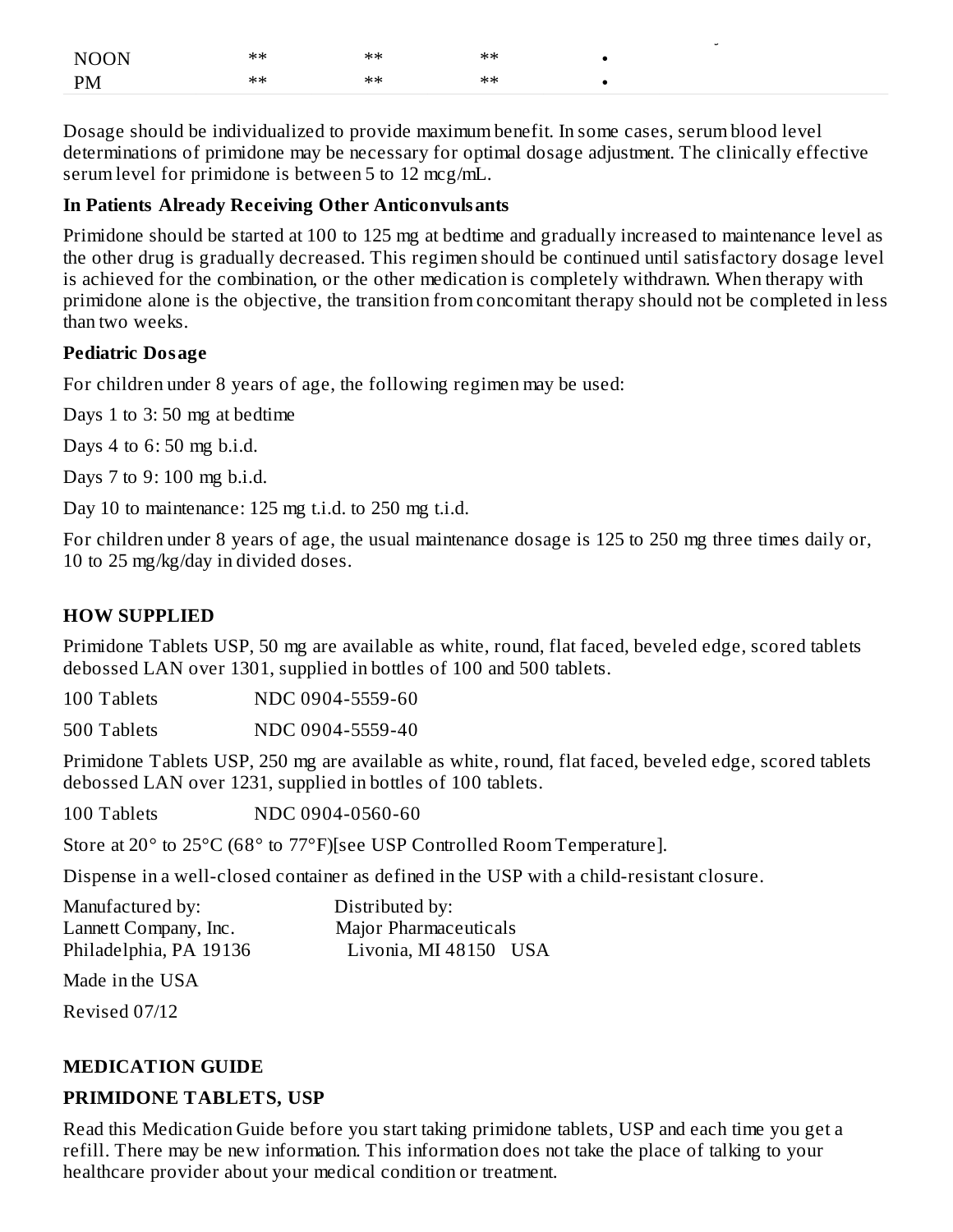#### **What is the most important information I should know about PRIMIDONE TABLETS, USP?**

#### **Do not stop taking primidone tablets, USP without first talking to your healthcare provider.**

Stopping primidone tablets, USP suddenly can cause serious problems.

**Primidone tablets, USP can caus e s erious side effects, including:**

**1. Like other antiepileptic drugs, primidone tablets, USP may caus e suicidal thoughts or actions in a very small number of people, about 1 in 500.**

#### **Call a healthcare provider right away if you have any of thes e symptoms, especially if they are new, wors e, or worry you:**

- thoughts about suicide or dying
- attempts to commit suicide
- new or worse depression
- new or worse anxiety
- feeling agitated or restless
- panic attacks
- trouble sleeping (insomnia)
- new or worse irritability
- acting aggressive, being angry, or violent
- acting on dangerous impulses
- an extreme increase in activity and talking (mania)
- other unusual changes in behavior or mood

#### **How can I watch for early symptoms of suicidal thoughts and actions?**

- Pay attention to any changes, especially sudden changes, in mood, behaviors, thoughts, or feelings.
- Keep all follow-up visits with your healthcare provider as scheduled.

Call your healthcare provider between visits as needed, especially if you are worried about symptoms.

#### **Do not stop primidone tablets, USP without first talking to a healthcare provider.**

• Stopping primidone tablets, USP suddenly can cause serious problems. Stopping a seizure medicine suddenly in a patient who has epilepsy can cause seizures that will not stop (status epilepticus).

Suicidal thoughts or actions can be caused by things other than medicines. If you have suicidal thoughts or actions, your healthcare provider may check for other causes.

#### **What is PRIMIDONE TABLETS, USP?**

Primidone tablets, USP is a prescription medicine used alone or with other medicines to treat people with:

- generalized tonic-clonic (grand mal) seizures
- complex partial (psychomotor) seizures
- partial (focal) epileptic seizures.

#### **Who should not take PRIMIDONE TABLETS, USP?**

Do not take primidone tablets, USP if you: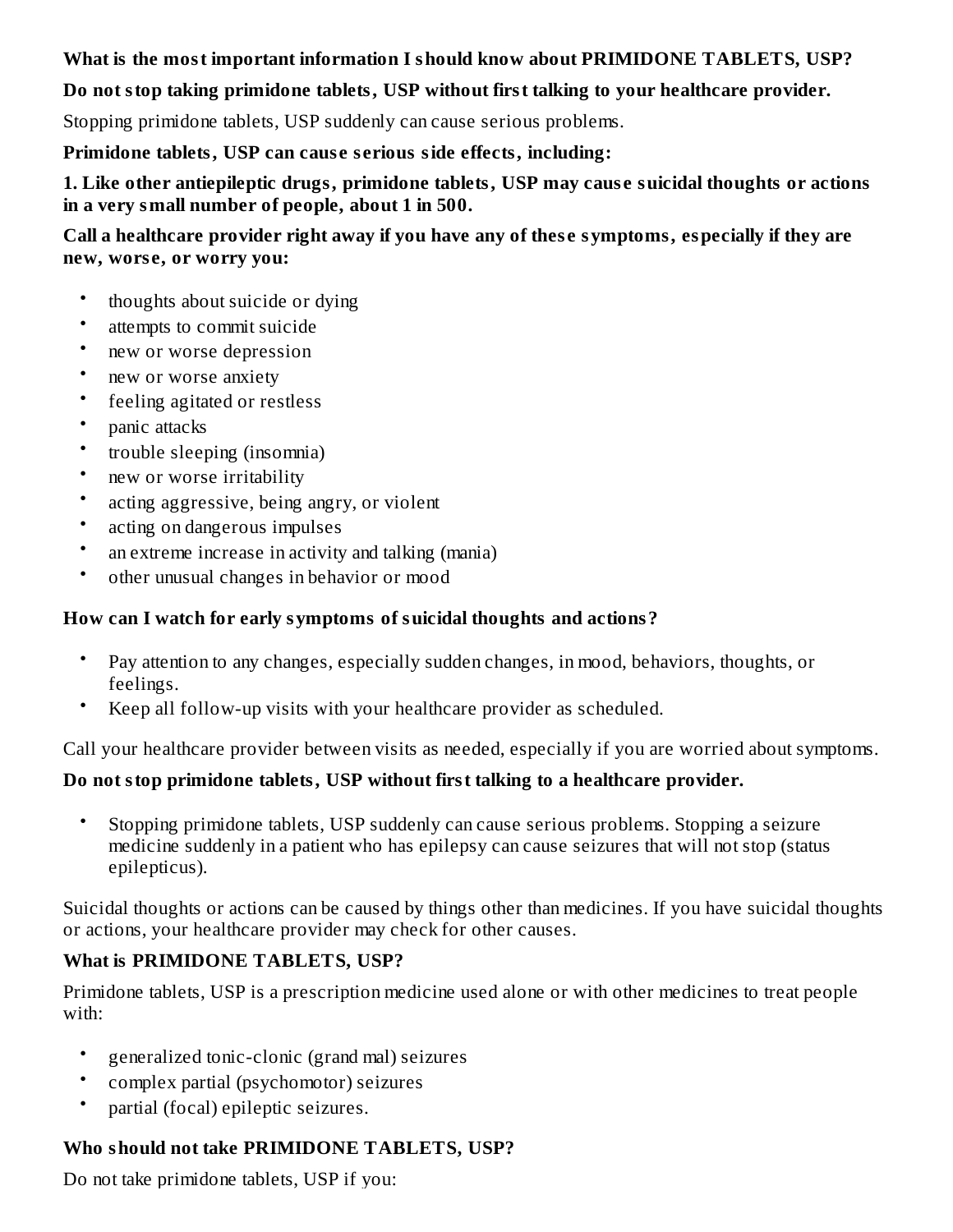• have a genetic disorder called porphyria

Do not take primidone tablets, USP if you:

• are allergic to phenobarbital

# **What should I tell my healthcare provider before taking PRIMIDONE TABLETS, USP?**

Before you take primidone tablets, USP, tell your healthcare provider if you:

- have or have had depression, mood problems or suicidal thoughts or behavior
- have any other medical conditions
- are pregnant or planning to become pregnant. Primidone tablets, USP may harm your unborn baby. Tell your healthcare provider right away if you become pregnant while taking primidone tablets, USP. You and your healthcare provider will decide if you should take primidone tablets, USP while you are pregnant.
	- If you become pregnant while taking primidone tablets, USP, talk to your healthcare provider about registering with the North American Antiepileptic Drug (NAAED) Pregnancy Registry. You can enroll in this registry by calling 1-888-233-2334. The purpose of this registry is to collect information about the safety of antiepileptic drugs during pregnancy.
- are breastfeeding or plan to breastfeed. Primidone tablets, USP can pass into breast milk. Talk to your healthcare provider about the best way to feed your baby if you take primidone tablets, USP.

**Tell your healthcare provider about all the medicines you take,** including prescription and nonprescription medicines, vitamins, and herbal supplements. Taking primidone tablets, USP with certain other medicines can cause side effects or affect how well they work. Do not start or stop other medicines without talking to your healthcare provider.

Know the medicines you take. Keep a list of them and show it to your healthcare provider and pharmacist each time you get a new medicine.

# **How should I take PRIMIDONE TABLETS, USP?**

Take primidone tablets, USP exactly as prescribed. Your healthcare provider will tell you how much primidone tablets, USP to take and when to take it.

- Your healthcare provider may change your dose. Do not change your dose without talking to your healthcare provider.
- Do not stop taking primidone tablets, USP without first talking to your healthcare provider. Stopping primidone tablets, USP suddenly can cause serious problems.
- If you take too much primidone tablets, USP, call your healthcare provider or local Poison Control Center right away.

# **What should I avoid while taking PRIMIDONE TABLETS, USP?**

- Primidone tablets, USP can make you sleepy or dizzy. Do not drink alcohol or take other drugs that make you sleepy or dizzy while taking primidone tablets, USP without first discussing this with your healthcare provider. Taking primidone tablets, USP with alcohol or drugs that cause sleepiness or dizziness may make your sleepiness or dizziness worse.
- Do not drive, operate heavy machinery, or do other dangerous activities until you know how primidone tablets, USP affects you. Primidone tablets, USP can slow your thinking and motor skills.

# **What are the possible side effects of PRIMIDONE TABLETS, USP?**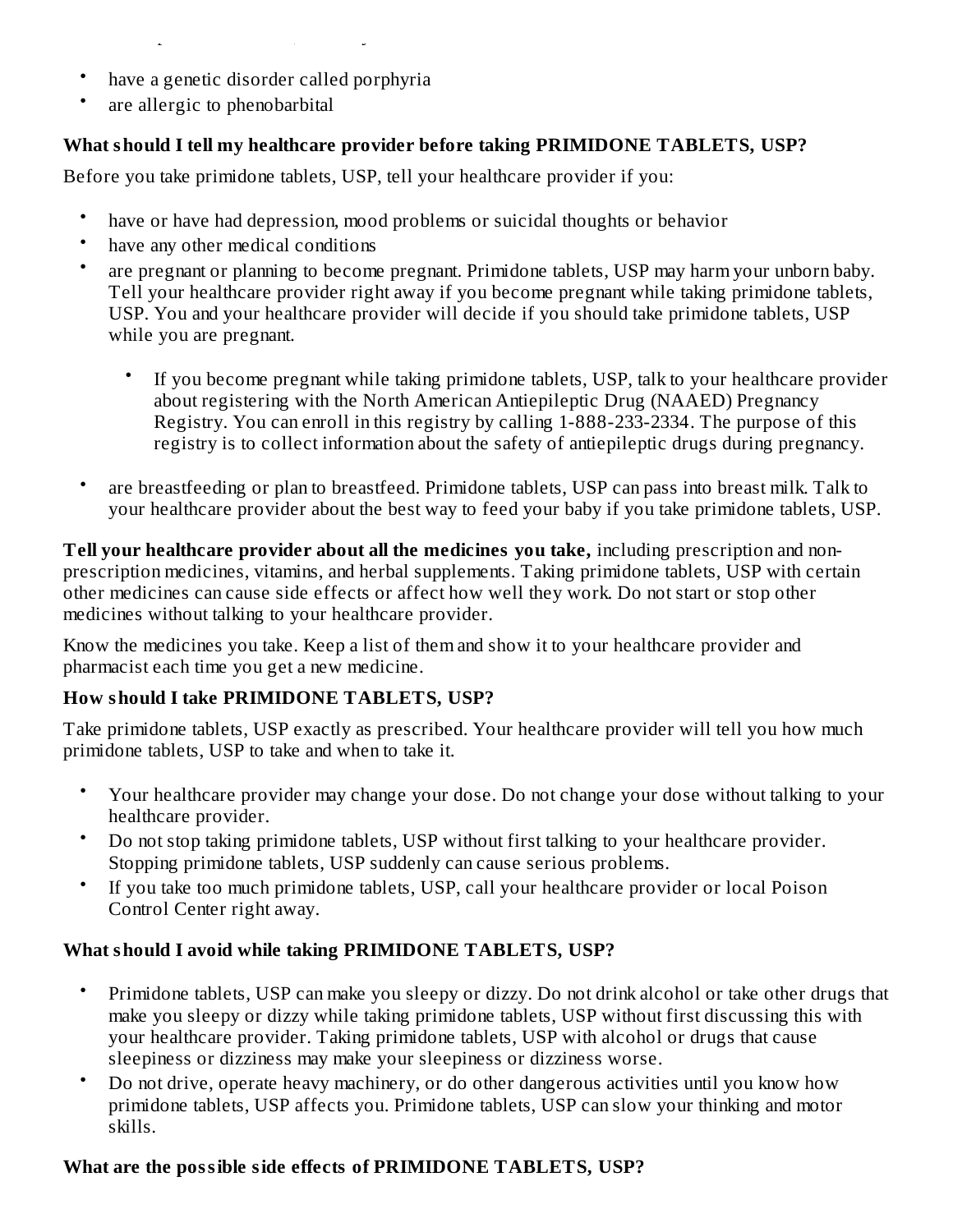#### **See "What is the most important information I should know about PRIMIDONE TABLETS, USP?".**

Primidone tablets, USP may cause other serious side effects including:

- Sleepiness that can be severe, especially when you first start taking primidone tablets, USP.
- Primidone tablets, USP may rarely cause blood problems. Symptoms may include:
	- fever, swollen glands, or sore throat that come and go or do not go away
	- Frequent infections or an infection that does not go away
	- tiredness
	- shortness of breath
- Primidone tablets, USP may rarely cause allergic reactions. Symptoms may include:
	- skin rash
	- hives
	- sores in your mouth
	- blistering or peeling skin

The most common side effects of primidone tablets, USP include:

- problems with walking and moving
- feelings of dizziness, spinning, or swaying (vertigo)

These are not all the possible side effects of primidone tablets, USP. For more information, ask your healthcare provider or pharmacist.

Tell your healthcare provider if you have any side effect that bothers you or that does not go away.

#### **Call your doctor for medical advice about side effects. You may report side effects to FDA at 1- 800-FDA-1088.**

# **How should I store PRIMIDONE TABLETS, USP?**

Store primidone tablets, USP at room temperature between 68°F to 77°F (20°C to 25°C) in a wellclosed container.

#### **Keep primidone tablets, USP and all medicines out of the reach of children.**

# **General Information about PRIMIDONE TABLETS, USP**

Medicines are sometimes prescribed for purposes other than those listed in a Medication Guide. Do not use primidone tablets, USP for a condition for which it was not prescribed. Do not give primidone tablets, USP to other people, even if they have the same symptoms that you have. It may harm them.

This Medication Guide summarizes the most important information about primidone tablets, USP. If you would like more information, talk with your healthcare provider. You can ask your pharmacist or healthcare provider for information about primidone tablets, USP that is written for health professionals. For more information, call Lannett Company, Inc. at 800-325-9994.

# **What are the ingredients in PRIMIDONE TABLETS, USP?**

Active Ingredient: primidone

Inactive ingredients: lactose monohydrate, acacia, methylcellulose, magnesium stearate, and sodium starch glycolate

Manufactured by: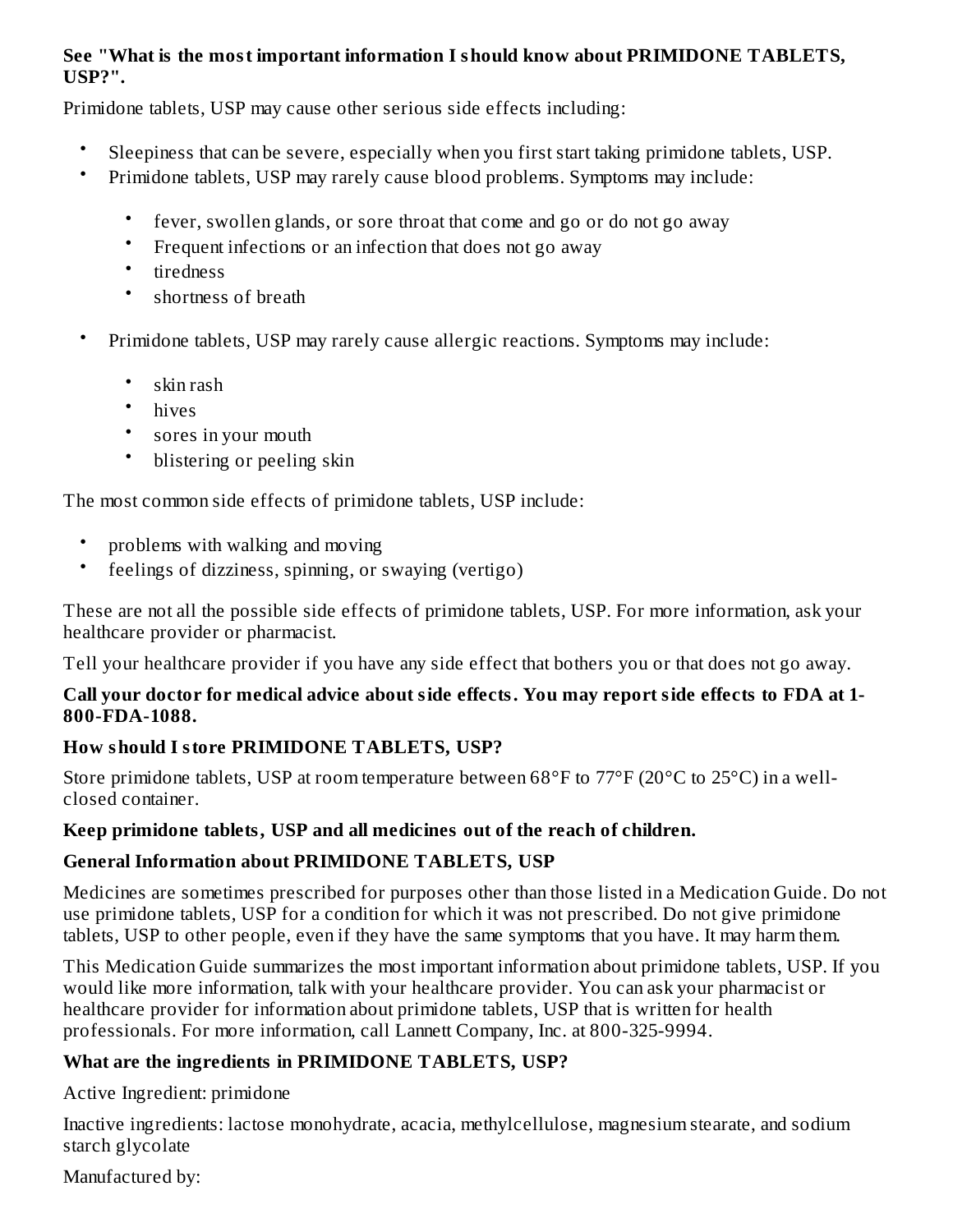Lannett Company, Inc. Philadelphia, PA 19136

Distributed by: Major Pharmaceuticals Livonia, MI 48150 USA

Issued July 2012

This Medication Guide has been approved by the U.S. Food and Drug Administration

Rev. 07/12

#### **Repackaging Information**

Please reference the *How Supplied* section listed above for a description of individual tablets. This drug product has been received by Aphena Pharma - TN in a manufacturer or distributor packaged configuration and repackaged in full compliance with all applicable cGMP regulations. The package configurations available from Aphena are listed below:

| Count | 50 mg        |
|-------|--------------|
| 90    | 71610-191-60 |

Store between 20°-25°C (68°-77°F). See USP Controlled Room Temperature. Dispense in a tight lightresistant container as defined by USP. Keep this and all drugs out of the reach of children.

Repackaged by:



Cookeville, TN 38506

20181212JH

#### **PRINCIPAL DISPLAY PANEL - 50 mg**

NDC 71610-191 - Primidone, USP 50 mg - Rx Only